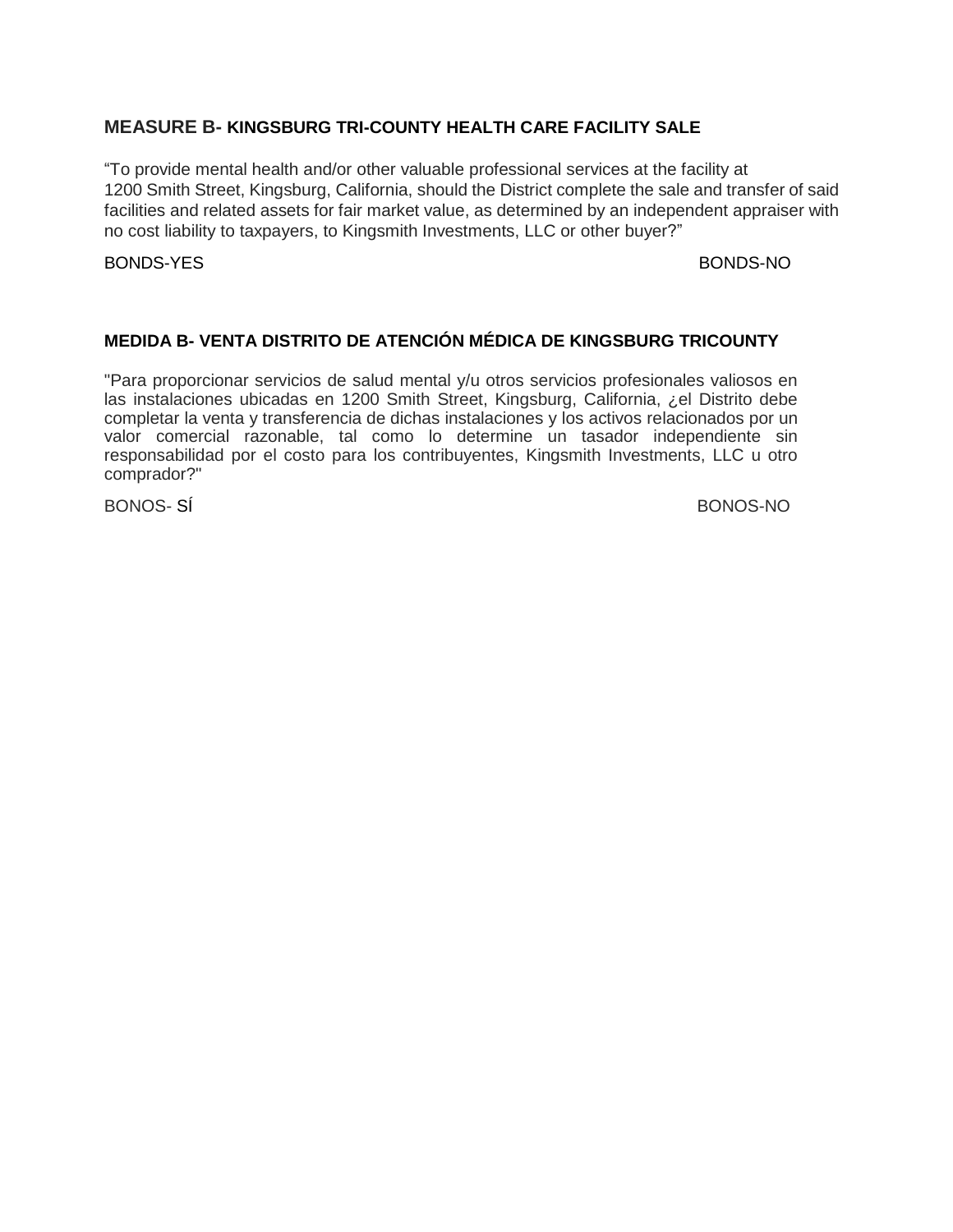#### **IMPARTIAL ANALYSIS BY TULARE COUNTY COUNSEL BOND MEASURE B**

This measure seeks voter approval for the board of directors ("Board") of the Kingsburg Tri-County Health Care District ("District") to sell a facility located at 1200 Smith Street in Kingsburg to Kingsmith Investments, LLC ("Kingsmith"). The measure was placed on the ballot by the Board.

The District is a local public health care district, organized under the Health Care District Law. California law states that a health care district may "transfer, at fair market value, any part of its assets to one or more corporations to operate and maintain the assets." A transfer is deemed to be at fair market value if a qualified independent consultant/appraiser determines that the consideration to be paid is "fair and reasonable." Before transferring a substantial portion of its assets to a private party, a health care district's board of directors must submit to the voters of the district a measure proposing the transfer. This measure implements the requirement to seek voter approval. The transfer will be approved if a simple majority of those voting on the measure vote in favor of the transfer.

According to the resolution of the Board calling for the election, the Smith Street facility closed in 2010. The District sought to sell or lease the facility to continue operation as an acute care hospital, with no success. On February 25, 2015, the District entered into a lease with option to buy the facility ("lease/option agreement") to Kingsmith, which currently subleases the property to a company that operates a mental health rehabilitation center on site. The property could be used to provide other professional services. Kingsmith has exercised its option to purchase the property, for which voter approval is required. Prior to the consummation of the sale of the facility, the Board will obtain an opinion of a licensed appraiser on the fair and reasonable value of the property/facility.

The sale and transfer of the facility is subject to the terms of the lease/option agreement, and the Board's chairperson or vice chairperson will be authorized to execute all instruments in connection with the sale after review and advice of the District's counsel.

The measure makes no change to existing law.

**The above statement is the Impartial Analysis. If you desire to examine a copy of the Resolution authorizing this measure, or the related Lease/Option Agreement approved by the Board on February 25, 2015, which together are the Measure, please call the District's Election Officer, Brandi Orth, at 559-600-3011 and a copy of the Measure will be made available to you at no cost. You may also mail your request to: Kingsburg Tri-County Health Care District Election Officer, Brandi Orth, 2221 Kern Street, Fresno, California 93721.**

KATHLEEN BALES-LANGE TULARE COUNTY COUNSEL

s/ Barbara Booth Grunwald

Deputy County Counsel **THIS PAGE IS INTENTIONALLY LEFT BLANK**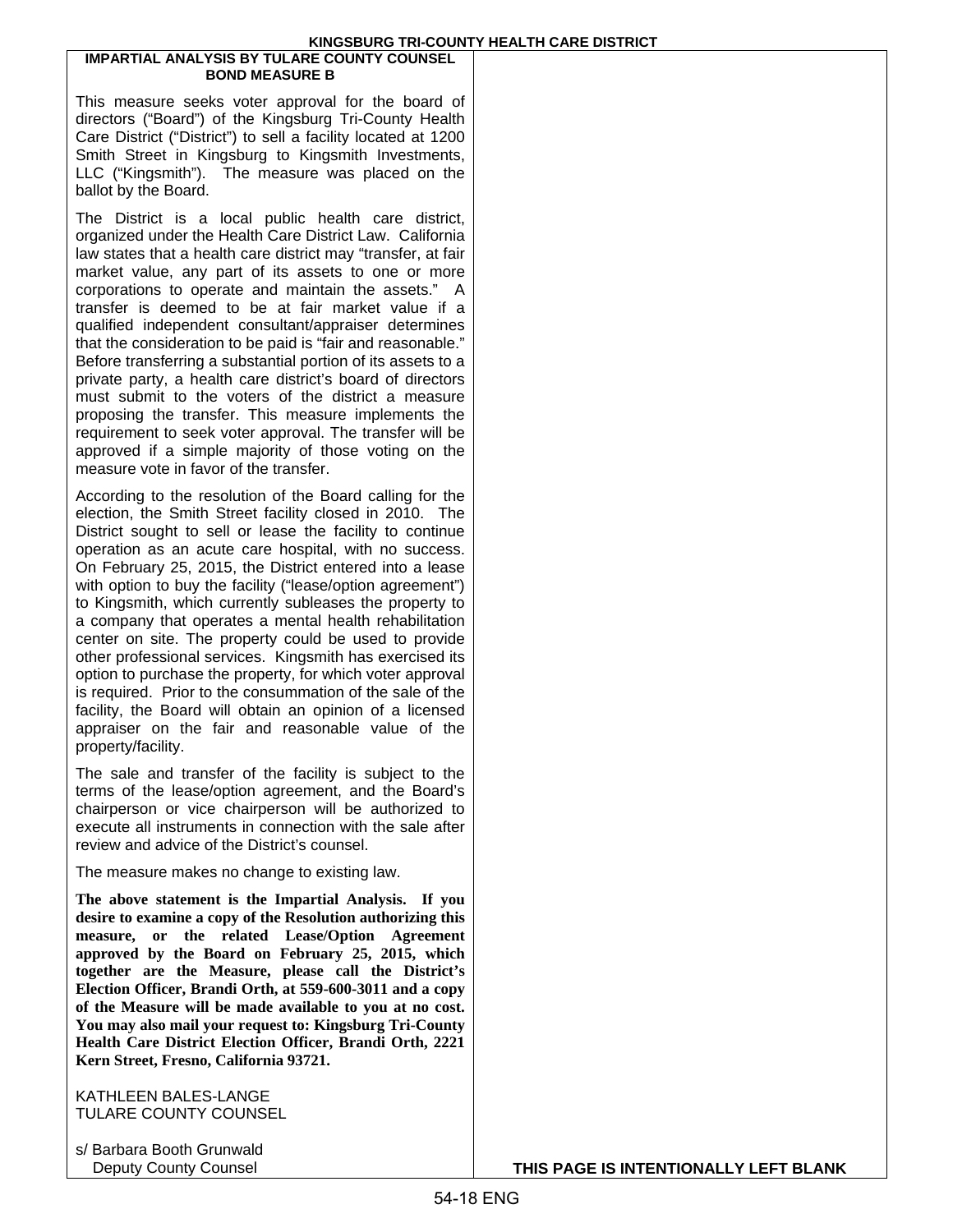#### **ANÁLISIS IMPARCIAL POR PARTE DE LA ASESORA DEL CONDADO DE TULARE MEDIDA DE BONOS B**

Esta medida busca la aprobación de los votantes para que la junta directiva ("Junta") del Distrito de Atención Médica de Kingsburg Tri-County ("Distrito") le venda a Kingsmith Investments, LLC ("Kingsmith") la instalación ubicada en 1200 Smith Street en Kingsburg. La Junta incluyó esta medida en la boleta.

El Distrito es un distrito local de atención médica pública, organizado de conformidad con la Ley de Distritos de Atención Médica. La ley de California establece que un distrito de atención médica puede "transferir, a un valor comercial razonable, cualquier parte de sus activos a una o más corporaciones para que operen y mantengan los activos". Se considera que una transferencia tiene un valor comercial razonable si un consultor/tasador independiente calificado decide que la contraprestación a ser pagada es "justa y razonable". Antes de transferir una parte substancial de sus activos a algún particular, la junta directiva de un distrito de atención médica debe someter a votación del distrito una medida en la que proponga la transferencia. Esta medida implementa el requisito de pedir la aprobación de los votantes. La transferencia será aprobada si la mayoría simple de aquellos que voten por la medida vota a favor de la transferencia.

De acuerdo con la resolución de la Junta que convoca a elecciones, las instalaciones en Smith Street cerraron en 2010. El Distrito buscó una manera de vender o arrendar las instalaciones para que continuaran operando como un hospital para enfermedades agudas, sin tener ningún éxito. El 25 de Febrero de 2015, el Distrito celebró un contrato de arrendamiento que daba a Kingsmith la opción de comprar las instalaciones ("acuerdo de arrendamiento/opción"), quien actualmente subarrienda la propiedad a una compañía que opera un centro de rehabilitación de salud mental en ese sitio. La propiedad podría utilizarse para ofrecer otros servicios profesionales. Kingsmith ha elegido la opción de comprar la propiedad, para lo cual se requiere la aprobación de los votantes. Antes de que se complete la venta de las instalaciones, la Junta obtendrá la opinión de un tasador certificado sobre el valor justo y razonable de las instalaciones/la propiedad.

La venta y la transferencia de las instalaciones está sujeta a los términos del acuerdo de arrendamiento/opción, y el presidente o vicepresidente tendrá la autorización de ejecutar todos los instrumentos relacionados con la venta después de la revisión y asesoramiento del consejo del Distrito.

Esta medida no modifica las leyes actuales.

KATHLEEN BALES-LANGE ASESORA DEL CONDADO DE TULARE

f/ Barbara Booth Grunwald Asesora Adjunta del Condado

### **ANÁLISIS IMPARCIAL POR PARTE DE LA ASESORA DEL CONDADO DE TULARE MEDIDA DE BONOS B**

**La declaración anterior es el Análisis Imparcial. Si desea examinar una copia de la Resolución que autoriza esta medida o el Contrato relacionado con el Arrendamiento/Opción a compra que la Junta aprobó el 25 de febrero de 2015, que en conjunto forman la Medida, comuníquese con Brandi Orth a la Oficina de Elección del Distrito al 559-600-3011 y se le dará una copia de la Medida sin costo. También puede que desee enviar su solicitud por correo a: Distrito de Cuidado de la Salud de Kingsburg Tri-County, 2221 Kern Street, Fresno, California 93721.**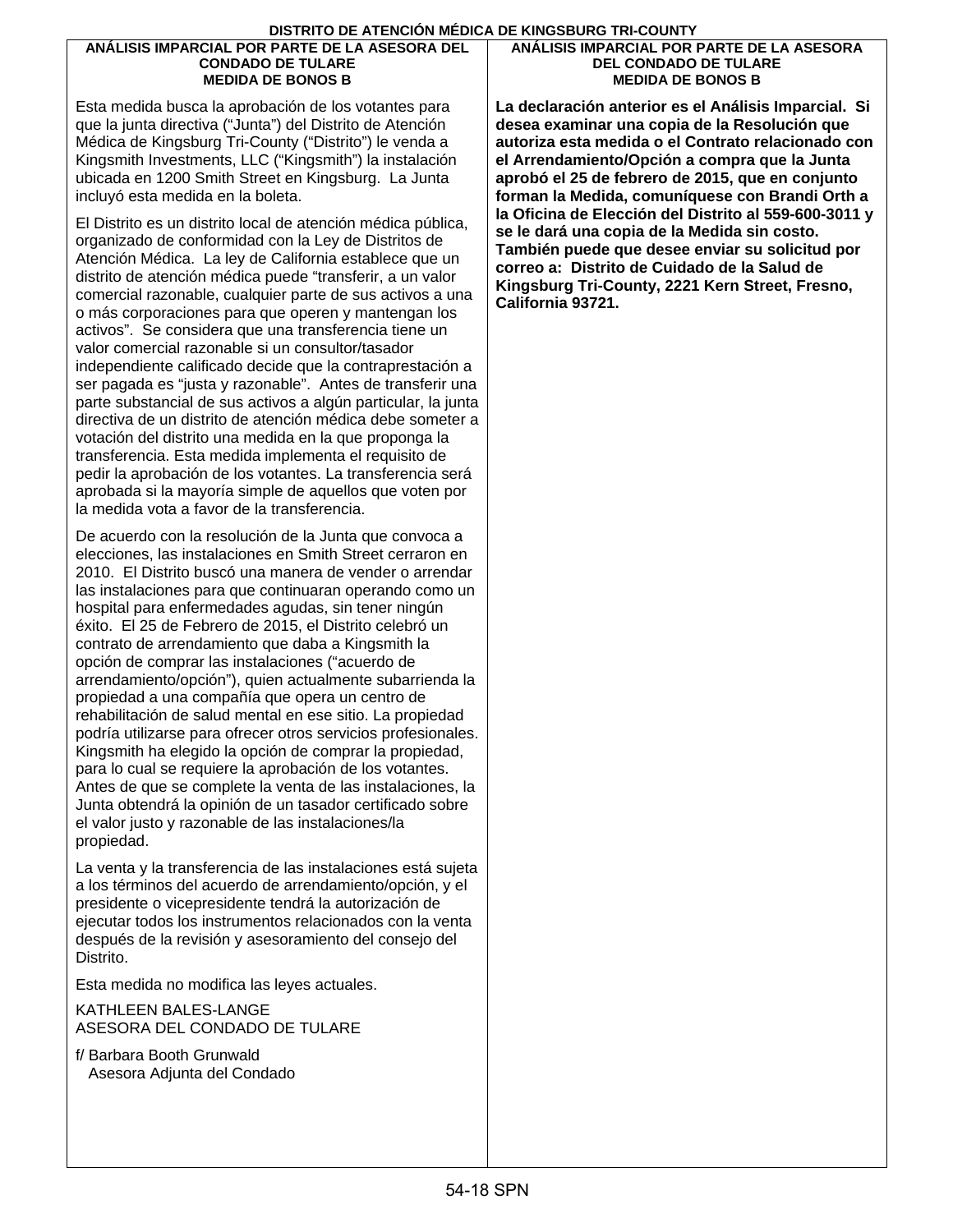| KINGSBURG TRI-COUNTY HEALTH CARE DISTRICT                                                                                                                                                                                                                                                                                                                                                                                                                                                                                                                                                          | <b>DISTRITO</b><br>DE ATENCIÓN MÉDICA DE KINGSBURG TRI-COUNTY                                                                                                                                                                                                                                                                                                                                                                                                                                                                                                                                             |  |  |  |  |  |  |  |  |
|----------------------------------------------------------------------------------------------------------------------------------------------------------------------------------------------------------------------------------------------------------------------------------------------------------------------------------------------------------------------------------------------------------------------------------------------------------------------------------------------------------------------------------------------------------------------------------------------------|-----------------------------------------------------------------------------------------------------------------------------------------------------------------------------------------------------------------------------------------------------------------------------------------------------------------------------------------------------------------------------------------------------------------------------------------------------------------------------------------------------------------------------------------------------------------------------------------------------------|--|--|--|--|--|--|--|--|
| <b>ARGUMENT IN FAVOR OF MEASURE B</b>                                                                                                                                                                                                                                                                                                                                                                                                                                                                                                                                                              | <b>ARGUMENTO A FAVOR DE LA MEDIDA B</b>                                                                                                                                                                                                                                                                                                                                                                                                                                                                                                                                                                   |  |  |  |  |  |  |  |  |
| Voting Yes on Measure B will allow the Kingsburg Tri-<br>County Health Care District to sell and transfer the<br>hospital facility located at 1200 Smith Street in<br>Kingsburg, CA to Kingsmith Investments LLC or<br>another qualified buyer for fair market value, as<br>determined by an independent appraiser with no cost<br>liability to taxpayers.                                                                                                                                                                                                                                         | Votar Sí a la Medida B le permitirá al Distrito de Atención<br>Médica de Kingsburg Tri-County vender y transferirle las<br>instalaciones del hospital ubicado en 1200 Smith Street<br>en Kingsburg, CA a Kingsmith Investments LLC u otro<br>comprador calificado a un valor comercial razonable,<br>según lo determine un tasador independiente, sin<br>responsabilidad por el costo para los contribuyentes.                                                                                                                                                                                            |  |  |  |  |  |  |  |  |
| The facility, formerly the Kingsburg Hospital, closed in<br>2010. The District tried to sell or lease the facility to<br>continue operation as an acute care hospital for many<br>years, with no success. As a result, the facility<br>remained empty for 6 years, at a considerable cost to<br>taxpayers who funded general maintenance.<br>Currently, Kingsmith Investments LLC, an affiliate of                                                                                                                                                                                                 | Las instalaciones, anteriormente el Hospital de Kingsburg,<br>cerraron en 2010. El Distrito intentó vender o arrendar las<br>instalaciones para que continuaran operando como un<br>hospital para enfermedades agudas por muchos años, sin<br>tener ningún éxito. Por lo tanto, las instalaciones<br>permanecieron vacías por 6 años, lo cual representó un<br>gasto considerable para los contribuyentes, quienes<br>financiaban el mantenimiento general.                                                                                                                                               |  |  |  |  |  |  |  |  |
| Crestwood Behavioral Health Inc. is leasing the<br>hospital from the District. Crestwood an independent,<br>Sacramento-based healthcare provider founded in<br>1968, is subleasing the facility from Kingsmith<br>Investments. After numerous public meetings and<br>approvals from local government authorities,<br>Crestwood invested \$2 million in renovations, hired 47<br>employees from the area, and opened the Kingsburg<br>Healing Center (KHC) in February 2016.<br>Voting YES on Measure B will authorize the District to<br>sell the facility outright and will result in significant | Actualmente, Kingsmith Investments LLC, una filial de<br>Crestwood Behavioral Health Inc. está arrendando el<br>Hospital del Distrito. Crestwood, un proveedor de<br>atención médica independiente fundado en 1968 y<br>ubicado en Sacramento, está subarrendando las<br>instalaciones de Kingsmith Investments. Tras numerosas<br>reuniones públicas y aprobaciones de las autoridades del<br>gobierno local, Crestwood invirtió \$2 millones en<br>renovaciones, contrató a 47 empleados del área, y abrió<br>el Centro de Curación de Kingsburg (Kingsburg Healing<br>Center (KHC) en Febrero de 2016. |  |  |  |  |  |  |  |  |
| financial benefits to the community, and no cost<br>liability to taxpayers.<br>s/ Steve Safarjian<br><b>Business Owner/Community Leader</b>                                                                                                                                                                                                                                                                                                                                                                                                                                                        | Votar SÍ a la Medida B le autorizará al Distrito a vender<br>las instalaciones en su totalidad y esto dará lugar a<br>beneficios financieros significativos para la comunidad, sin<br>responsabilidad por el costo para los contribuyentes.<br>f/ Steve Safarjian<br>Empresario/Líder Comunitario                                                                                                                                                                                                                                                                                                         |  |  |  |  |  |  |  |  |
|                                                                                                                                                                                                                                                                                                                                                                                                                                                                                                                                                                                                    |                                                                                                                                                                                                                                                                                                                                                                                                                                                                                                                                                                                                           |  |  |  |  |  |  |  |  |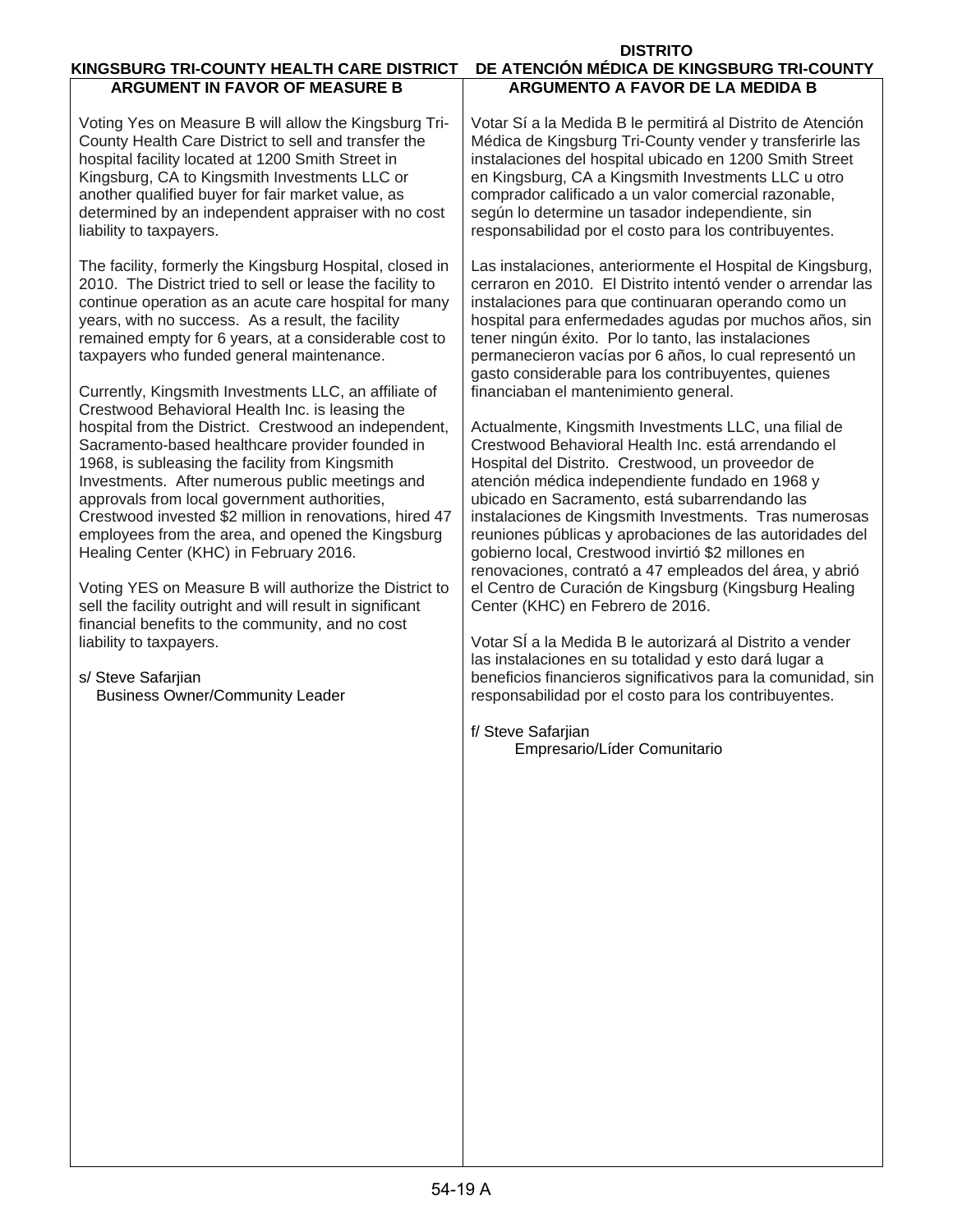## **Sale of Assets for the Kingsburg Tri-County Health Care District**

Why is this question of selling the hospital coming to the ballot now?

George Lytal, the owner of Crestwood, is the "Tenant/Buyer" on the Lease/Option, not Kingsmith. Whoever took on the \$2 million renovation investment did so at their risk. We have No obligation to sell and 47 jobs won't go away when you vote NO on Measure B.

We should not hand over the property in a pawnshop transaction. If we want to sell, let's sell the property for full appraised value. Mr. Lytal and the hospital board members may think no one is keeping track of their closed-door-deals.

How many property owners with a valuable, income producing, property would be willing to sell it blindly at an unknown price, less than appraised value, and give up the income? You are being asked to do this!

There are many things not being disclosed to you about Measure B.

For one – the words, "or another qualified buyer" have been added to make you think others will have a chance to purchase this property. It is not being marketed and Measure B is specifically for the transfer of ownership – to Kingsmith as it specifically states in the argument in favor, or, to George Lytal, "Buyer", as stated on the lease/option agreement.

Bottom line, there will be no added financial benefits gained by selling the hospital, in fact –

WE WILL LOSE FULL MARKET VALUE IF SOLD NOW and ONE MILLION DOLLARS OF RENT.

Vote NO on Measure B!

s/ Charlie L. Soto Political Economist **LA MEDIDA B**

### **Venta de Activos por el Distrito de Cuidado de la Salud para Kingsburg Tri-County**

¿Por qué esta pregunta sobre la venta del hospital surge en la boleta electoral ahora? George Lytal, propietario de Crestwood, es el "Arrendatario/Comprador" en el Contrato de arrendamiento/opción a compra, no Kingsmith. Cualquiera que haya realizado la inversión de renovación por \$2 millones lo hizo bajo su propio riesgo. No tenemos la obligación de vender y los 47 puestos de trabajo no se desvanecerán si vota NO en la Medida B.

No debemos entregar la propiedad en una transacción de casa de empeño. Si queremos vender, vendamos la propiedad por el valor total de avalúo. El señor Lytal y los miembros de la junta del hospital pueden pensar que nadie da seguimiento a sus negociaciones a puerta cerrada.

¿Cuántos propietarios de inmuebles con una propiedad valiosa que genera ingresos estarían dispuestos a venderla sin pensarlo, a un precio desconocido, a menos el valor de avalúo y perder los ingresos? ¡Eso es lo que le están pidiendo!

Hay muchas cosas que no le han dicho acerca de la Medida B.

Primero, que la frase "o cualquier otro comprador calificado" ha sido agregada para hacerle pensar que otros tienen la oportunidad de comprar esta propiedad. La venta no se ha promocionado y la Medida B es específica para la transferencia de propietario; a Kingsmith como lo declara específicamente el argumento a favor, o a George Lytal como "Comprador" tal como lo menciona el contrato de arrendamiento/opción a compra.

En conclusión, no habrá beneficios económicos agregados que se obtengan de la venta del hospital, de hecho,

SI SE VENDE AHORA PERDEREMOS EL VALOR TOTAL DEL MERCADO, así como UN MILLÓN DE DÓLARES DE RENTA.

¡Vote NO en la Medida B!

f/ Charlie L. Soto Economista Político